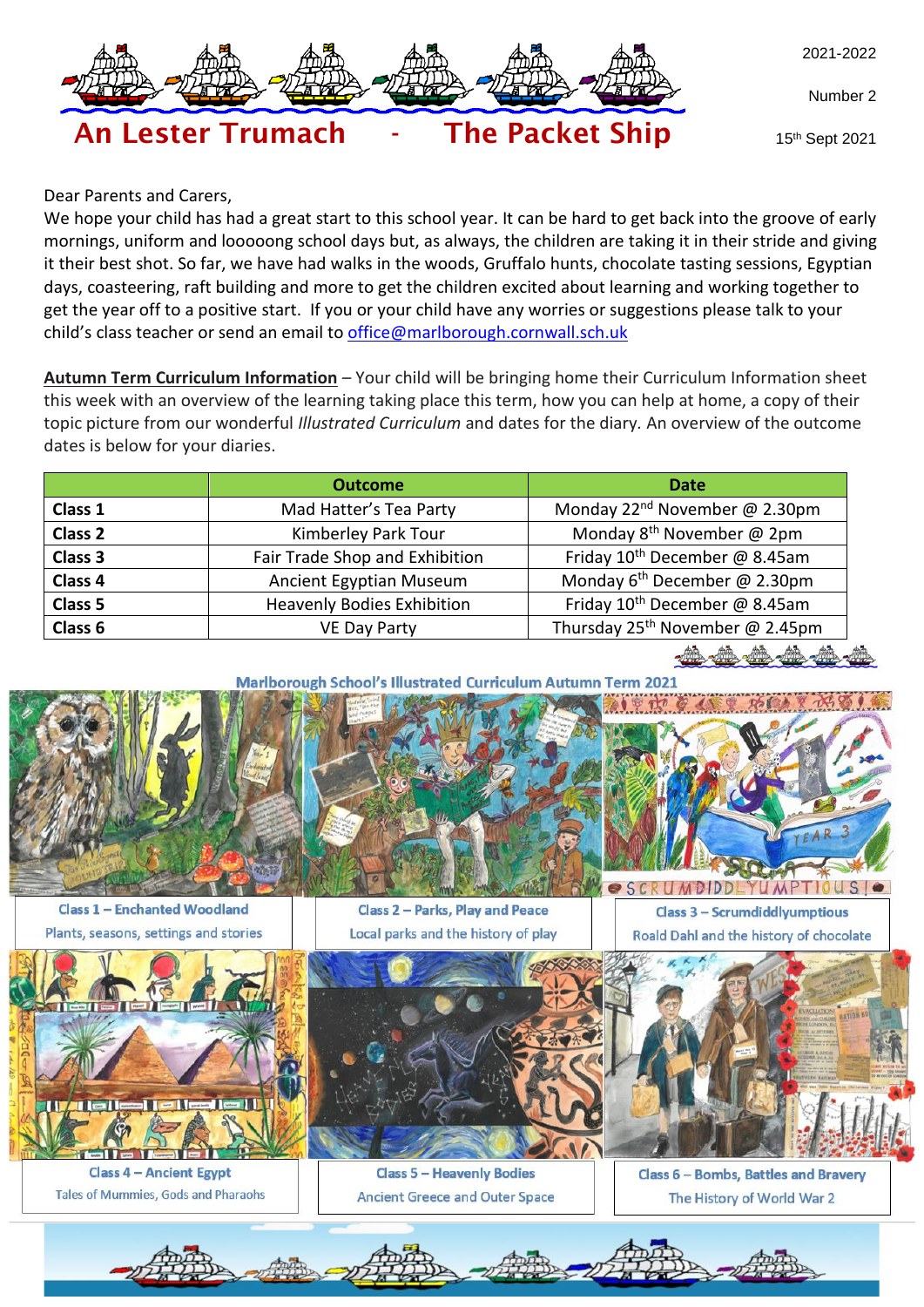## **Meet the Teacher Sessions**

We will have an Open House on Monday 20<sup>th</sup> September from 3.30pm until 5pm where parents are welcome to come into their child's classroom and the class teacher will be available to introduce themselves. If you would like a further conversation about your child then please arrange a time with the class teacher. This is for Classes 1 to 6. Reception parents will be invited in at another point this half term.

### **Learning Out and About and In School**

**Roald Dahl Day** – Class 3 launched their *Scrumdiddlyumptious* topic by celebrating Roald Dahl day on Monday with a whole day dedicated to chocolate!

**Team Building Sessions** – To get the year off to a positive start our Key Stage 2 pupils will be having a day at Elemental water sports on Swanpool beach next week. Class teachers will send home details of the day. Our younger children will be starting the year with Adventure Club team building sessions with Louise Tremewan. **Class 4** - Elemental water sports; Wednesday 15th September

Class 3 - Elemental water sports; Thursday 16<sup>th</sup> September

**Class 1** - Adventure Club; Tuesday 21<sup>st</sup> September (am only)

**Reception** - Adventure Club; Tuesday 28<sup>th</sup> September (am only)

**Class 6 to Flambards' World War 2 Exhibition** – Class 6 are experiencing life in the Blitz at Flambards today. **Class 2 to Kimberley Park** – Class 2 are launching their *Parks, Play and Peace* topic at Kimberley Park on Wednesday 22<sup>nd</sup> of September.

**Class 6 to Pendennis Castle** – Class 6 will be attending a workshop at Pendennis Castle on Wednesday 22nd September. They will be looking at how the castle has been used over time, with a focus on World War 2.

### **Extra-Curricular Clubs**

**Breakfast Club** – Ryan from Plymouth Argyle is continuing Breakfast Club every day from 7.30am until the start of school. The cost of Breakfast Club is £3.00 if you start at 7.30am and £2.50 if you start at 7.45am. Free of charge for those eligible for Pupil Premium. Application forms are available from the school office.

**Specific Instrument Lessons** – Cornwall Music Service Trust currently offer music tuition for recorder, flute, clarinet, oboe, saxophone, bassoon, violin, guitar and keyboard players. If you would like your child to start music lessons with CMST please ask at the office for further information and a form.

**Clubs** –There is a charge for some of the clubs this term. If your child is in receipt of Pupil Premium funding, clubs are free of charge. Please email the office to book a place.

| Day       | <b>Club</b>           | <b>First Date</b><br>of Club | <b>Last Date</b><br>of Club | Lead By                 | Year<br><b>Groups</b> | <b>Time</b>     | Cost       |
|-----------|-----------------------|------------------------------|-----------------------------|-------------------------|-----------------------|-----------------|------------|
| Monday    | Karate                | 13/09/2021                   | 06/12/2021                  | Kay Banks               | 2,3,4,5,6             | $15:30 - 16:30$ | <b>TBC</b> |
| Monday    | <b>Coding Club</b>    | 20/09/2021                   | 06/12/2021                  | Mr Gimenez              | $4 + 5$               | $15:30 - 16:30$ | £0         |
| Monday    | <b>Multi Sports</b>   | 20/09/2021                   | 06/12/2021                  | <b>PAFC</b>             | 3                     | $15:30 - 16:30$ | £38.50     |
| Tuesday   | Outdoor<br>Adventures | 21/09/2021                   | 19/10/2021                  | <b>Miss</b><br>Tremewan | 2                     | $15:30 - 16:30$ | £0         |
| Wednesday | Drama                 | 22/09/2021                   | 08/12/2021                  | Miss Squibb             | $3 + 4$               | $15:30 - 16:15$ | £0         |
| Thursday  | Multi Sports          | 23/09/2021                   | 09/12/2021                  | <b>PAFC</b>             | 4                     | $15:30 - 16:30$ | £38.50     |
| Thursday  | Craft and<br>Create   | 23/09/2021                   | 09/12/2021                  | Mrs Gall                | $5 + 6$               | $15:30 - 16:30$ | £0         |
| Friday    | <b>Multi Sports</b>   | 24/09/2021                   | 10/12/2021                  | <b>PAFC</b>             | $1 + 2$               | $14:00 - 15:15$ | £38.50     |
| Friday    | Multi Sports          | 24/06/2021                   | 10/12/2021                  | <b>PAFC</b>             | $5 + 6$               | $14:00 - 15:15$ | £38.50     |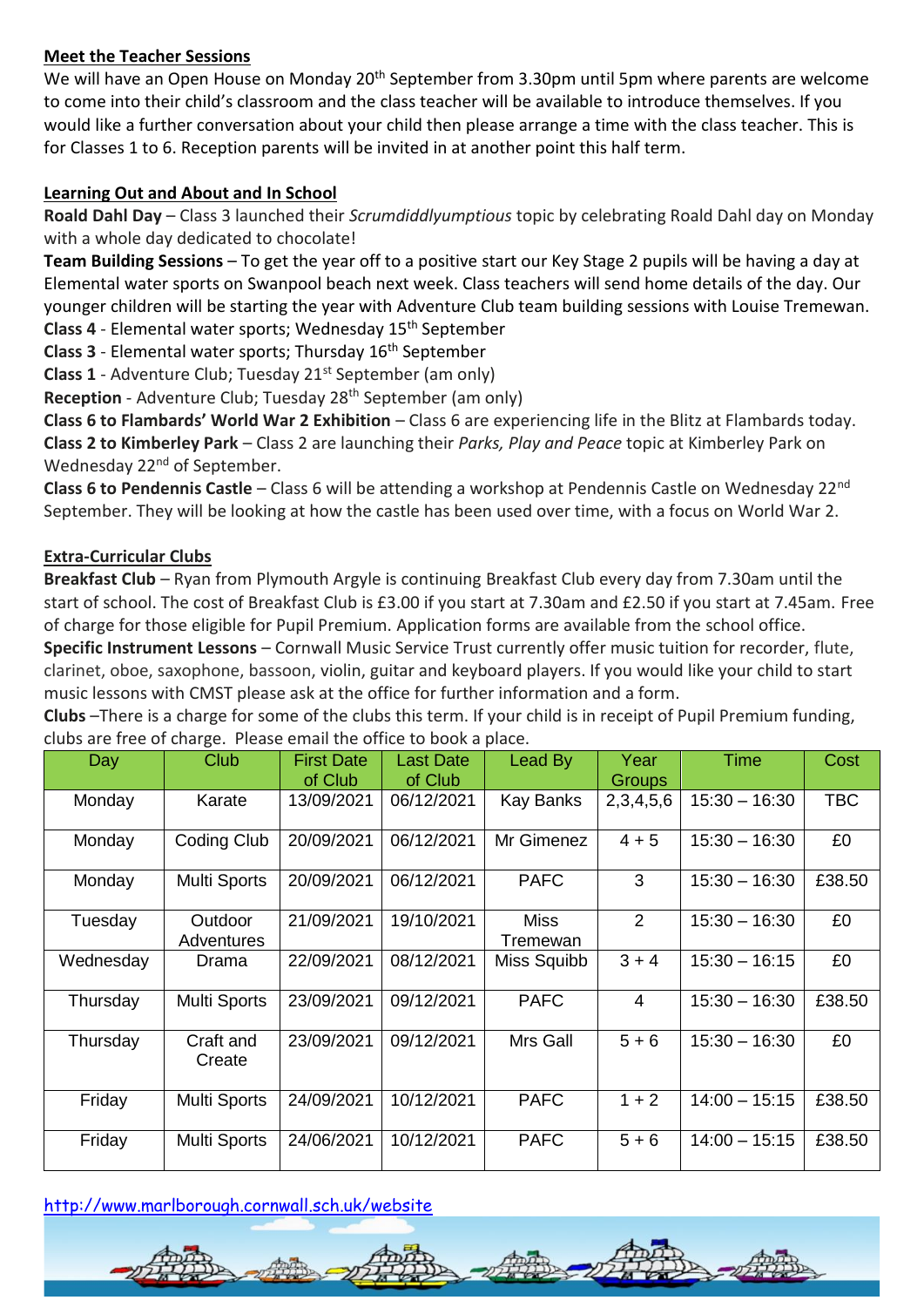**Class 1 and Class 6 End of Day Collection** – As the Reception class will be full-time from Monday we are asking the Class 1 families to collect their children from the lower playground at the end of the day to avoid congestion. This will come into effect from Monday 20<sup>th</sup> September. Many thanks.

On Fridays, Class 6 will come out at the end of the day at 2.05pm, so Class 1 can be collected and leave the playground before Class 6 come out.

# **Christmas!**

As we have not been able to take the children to a theatre for a year and a half we have booked for *THE WHOLE SCHOOL* to see Cinderella at the Hall for Cornwall on Tuesday 7<sup>th</sup> of December! We will be travelling by coach, having our packed lunch in the HfC and then watching the magical Christmas Show. Children will be able to be collected from school at 5pm. The cost per pupil is £17.50 and we will be adding this to ParentPay accounts this week.

# **Covid Updates**

As Cornwall and Devon are currently *Enhanced Response Areas* we are continuing with many of our Covid safety measures until the notice has been removed. This means that we are asking parents to drop their children off at their classroom doors and collect them from the playgrounds. We are also asking adults to wear masks on the school site. Many thanks for your cooperation with these measures.

**Contingency Plan** – We have devised a Contingency Plan in case we need to return to remote learning. This can be found on our website alongside our Covid risk assessment.

[http://www.marlborough.cornwall.sch.uk/website/covid-19\\_updates/462608](http://www.marlborough.cornwall.sch.uk/website/covid-19_updates/462608)

**Isolation** – The rules for covid isolation have changed. If you have Covid symptoms you need a PCR from the test site and isolate until your test results are back. If you have a positive result you need to isolate but the other members of the household can carry on as normal if they are under 18 or are fully vaccinated.

# **Marlborough Kitchen**

**ParentPay** - School meals are now available to book via ParentPay.

**School Meals** - As we have our own Marlborough Kitchen on site, financially we rely heavily on the numbers of meals ordered by our pupils in Classes 3 to 6. Please can we ask parents to take up school meals as often as possible to help us make the most of our wonderful kitchen.

**Volunteers needed for Marlborough Kitchen** – The school kitchen are able to welcome volunteers back in to help out with preparation of food. If you are interested in helping please talk to Ruth or Kay in the kitchen. **Upcoming lunches are:**

| Thursday 16 <sup>th</sup> | Friday 17th           | Monday 20 <sup>th</sup> | Tuesday 21st      | Wed 22 <sup>nd</sup> | Thursday 23rd         | Friday 24th         |
|---------------------------|-----------------------|-------------------------|-------------------|----------------------|-----------------------|---------------------|
| September                 | September             | September               | September         | September            | September             | September           |
| Beef Chilli               | Fishfingers and       | Pizza Margarita         | Macaroni          | Jacket Potato        | <b>Turkey Burger</b>  | Smoked Salmon       |
| <b>Veggie Bean</b>        | Wedges                | <b>Olive Pizza</b>      | Cheese            | Ham Roll             | <b>Falafel Burger</b> | and Pea Pasta       |
| <b>Chilli</b>             | <b>Veggie Burgers</b> | Autumn                  | Sweetcorn and     |                      | Vegetable Soup        | Roast Veg and       |
| Jacket Potato             | and Wedges            | Vegetable Soup          | <b>Red Pepper</b> |                      |                       | <b>Tomato Pasta</b> |
|                           | Tomato Soup           |                         | <b>Pancakes</b>   |                      |                       | Herby Cheese        |
|                           |                       |                         | Jacket Potato     |                      |                       | Scones              |

**NUT FREE SCHOOL** – PLEASE REMEMBER that we are a nut free school. This includes Nutella sandwiches and dips. We have some children in school with severe nut allergies.

# **Healthy Snacks**

Children in Reception, Class 1 and 2 have snack provided by the School Fruit and Veg Scheme. Children in Classes 3 to 6 are able to bring in their own healthy snack at break time. It would be fantastic if the snack was not wrapped in single use plastic. Many thanks.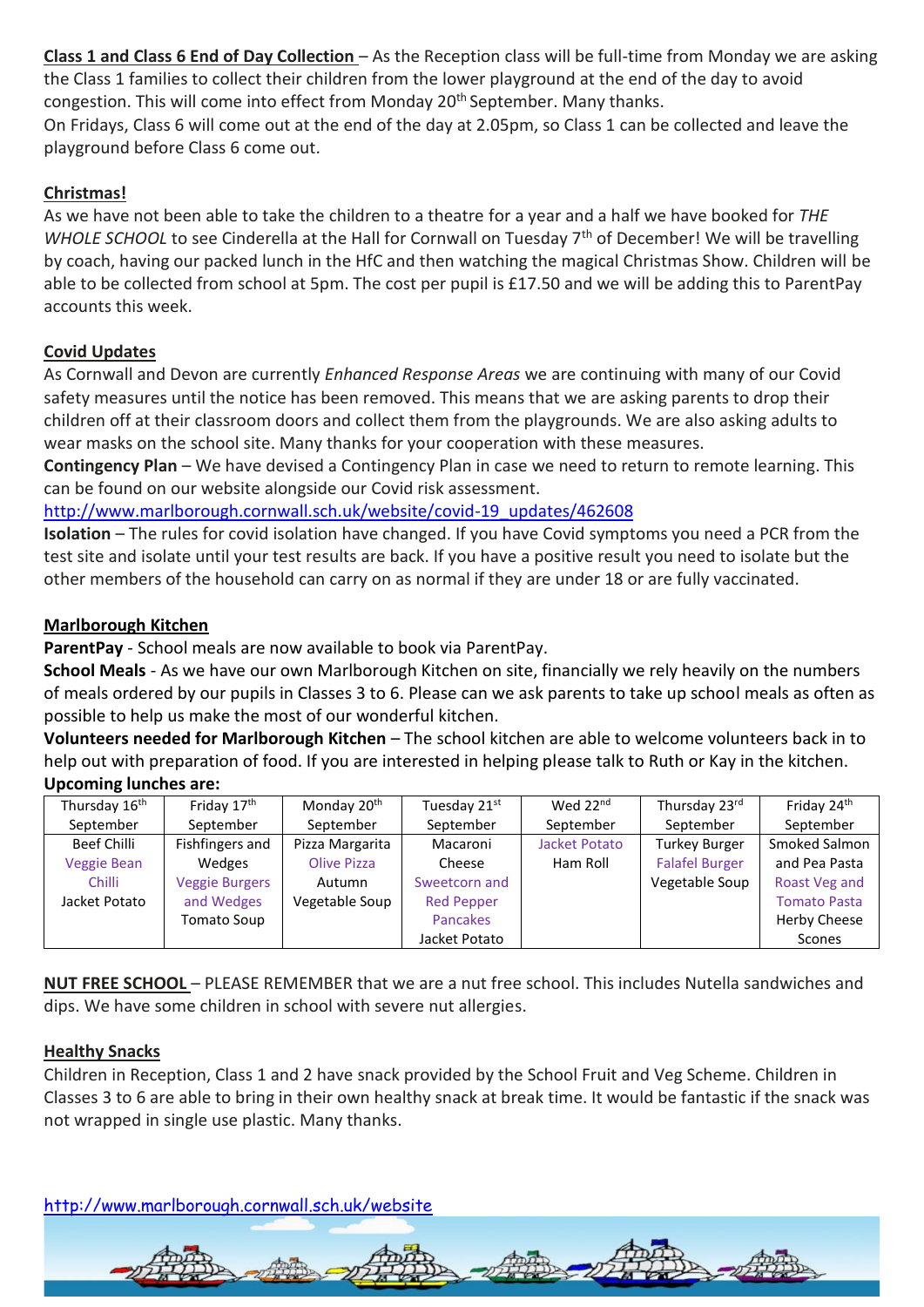### **Mariners' Updates**

**Next Mariners meeting**: 8.00pm, Thursday 16th September, at the school field shelter. All are welcome! We'll share plans and ideas for the coming term and will also vote on adopting a charitable constitution and naming trustees, which would allow us to claim gift aid on the cycle ride donations. Details are planned to be sent to all those on the Mariners email list before the meeting. If you'd like to be added to the list (especially new parents) please email: mariners@marlborough.cornwall.sch.uk.